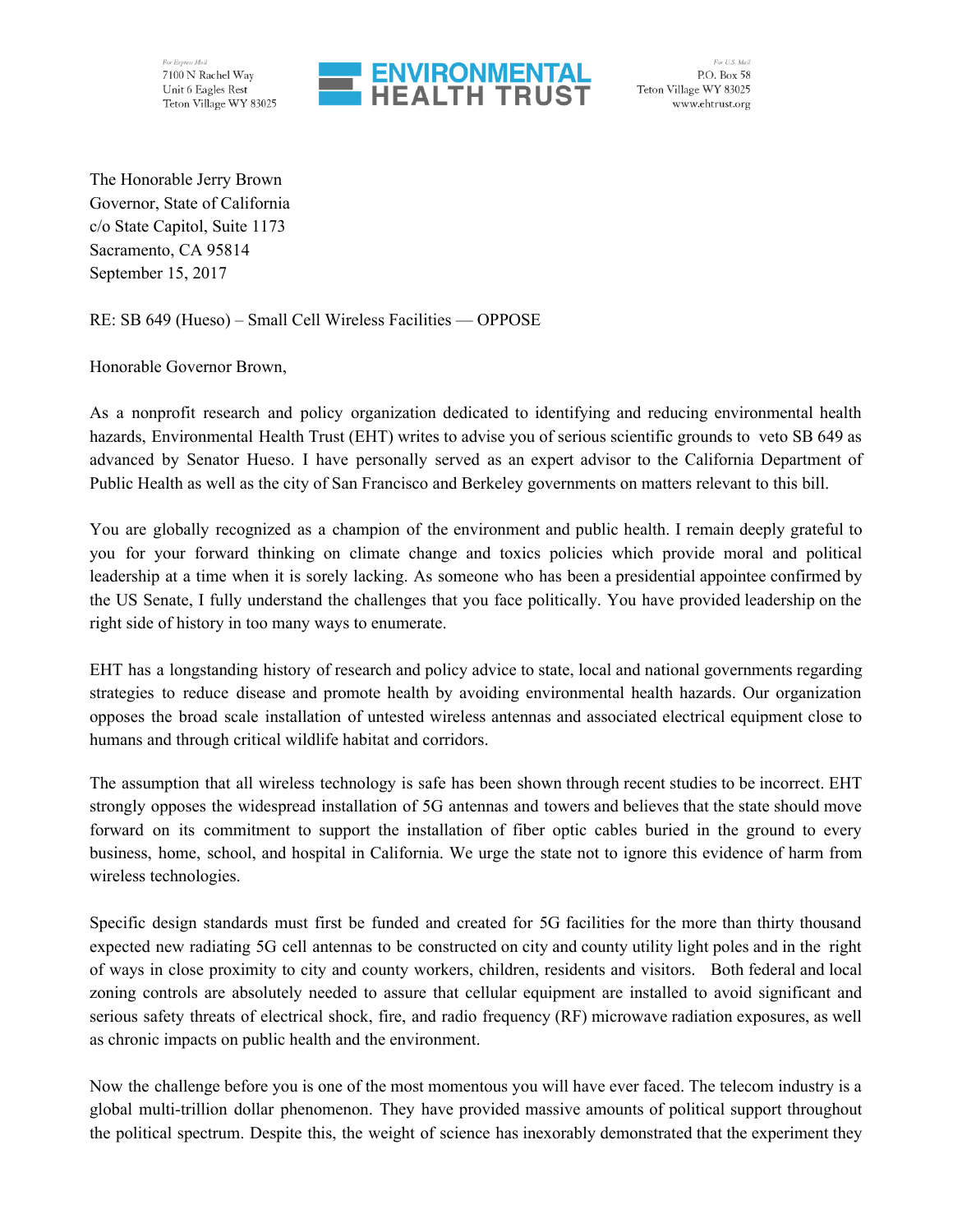

have been conducting on ourselves and our progeny is without merit and has already exacted a serious toll for public health.

SB 649 will pave the way for widespread introduction of 5G microwave wireless radiation frequency (RF) that has never been tested for its impact of public health or the environment. Other RF microwave radiation such as that used by cellphones and other wireless devices has bee[n](http://www.iarc.fr/en/media-centre/pr/2011/pdfs/pr208_E.pdf) [classified](http://www.iarc.fr/en/media-centre/pr/2011/pdfs/pr208_E.pdf) as a 'possible [carcinogen'](http://www.iarc.fr/en/media-centre/pr/2011/pdfs/pr208_E.pdf) by the International Agency for Research on Cancer in 2011 and more recently dubbed [a](https://www.spandidos-publications.com/ijo/46/5/1865) ['](https://www.spandidos-publications.com/ijo/46/5/1865)probable [carcinogen,'](https://www.spandidos-publications.com/ijo/46/5/1865) by expert researchers looking at newer information in  $2015$ <sup>1,2,3</sup> In addition, this bill could result in the loss of hundr[e](http://www.sfchronicle.com/opinion/editorials/article/California-lawmakers-must-reject-telecoms-cell-11251445.php)ds of millions of dollars in local revenue, as the San [Francisco](http://www.sfchronicle.com/opinion/editorials/article/California-lawmakers-must-reject-telecoms-cell-11251445.php) [Chronicle](http://www.sfchronicle.com/opinion/editorials/article/California-lawmakers-must-reject-telecoms-cell-11251445.php) noted today.

By ignoring growing scientific evidence of harm, the bill effectively will ensure the widespread exposures of millions of Californians to an agent that growing numbers of scientists and nations consider a serious health threat. Recently, studies have found that the frequencies which will be used in 5G and other future technologies can have harmful effects<sup>4</sup>, as Dr. Cindy Russell, Vice President of Community Health for the Santa Clara Medical Association noted.<sup>5</sup> As articulated in their state Constitution, California cities and counties have a duty to protect the health and safety of their residents.

State and local authority and duty should not be overridden by any preemptive policies such as SB 649 which disregards scientific evidence on this matter as outlined below. Regarding potential health risks from RF a number of corporations advise their shareholders that they face serious risks from RF. For instance, Crown Castle's [2](http://services.corporate-ir.net/SEC/Document.Service?id=P3VybD1hSFIwY0RvdkwyRndhUzUwWlc1cmQybDZZWEprTG1OdmJTOWtiM2R1Ykc5aFpDNXdhSEEvWVdOMGFXOXVQVkJFUmlacGNHRm5aVDB4TVRReE5EWTJOeVp6ZFdKemFXUTlOVGM9JnR5cGU9MiZmbj1Dcm93bkNhc3RsZV8xMEtfMjAxNzAyMjIucGRm)016 10-K [ANNUAL](http://services.corporate-ir.net/SEC/Document.Service?id=P3VybD1hSFIwY0RvdkwyRndhUzUwWlc1cmQybDZZWEprTG1OdmJTOWtiM2R1Ykc5aFpDNXdhSEEvWVdOMGFXOXVQVkJFUmlacGNHRm5aVDB4TVRReE5EWTJOeVp6ZFdKemFXUTlOVGM9JnR5cGU9MiZmbj1Dcm93bkNhc3RsZV8xMEtfMjAxNzAyMjIucGRm) REPORT, states that,

*"If radio frequency emissions from wireless handsets or equipment on our wireless infrastructure are demonstrated to cause negative health ef ects, potential future claims could adversely af ect our operations, costs or revenues. The potential connection between radio frequency emissions and certain negative health ef ects, including some forms of cancer, has been the subject of substantial study by the scientific community in recent years. We cannot guarantee that claims relating to radio* frequency emissions will not arise in the future or that the results of such studies will not be adverse *to us...If a connection between radio frequency emissions and possible negative health ef ects were established, our operations, costs, or revenues may be materially and adversely af ected. We currently do not maintain any significant insurance with respect to these matters."*

<sup>&</sup>lt;sup>1</sup> World Health Organization. "IARC classifies radiofrequency [electromagnetic](http://www.iarc.fr/en/media-centre/pr/2011/pdfs/pr208_E.pdf) fields as p[o](http://www.iarc.fr/en/media-centre/pr/2011/pdfs/pr208_E.pdf)ssibly carcinogenic to [humans,"](http://www.iarc.fr/en/media-centre/pr/2011/pdfs/pr208_E.pdf) WHO, Press Release, no. 208, 2011.

<sup>&</sup>lt;sup>2</sup> IARC Working Group on the Evaluation of Carcinogenic Risks to Humans. ["Non-ionizing](https://monographs.iarc.fr/ENG/Monographs/vol102/mono102.pdf) radiation, Part 2: [Radiofrequency](https://monographs.iarc.fr/ENG/Monographs/vol102/mono102.pdf) electromagnetic fields." *IARC Monographs On The Evaluation of Carcinogenic Risks to Humans*, vol. 102, pt. 2, 2013.

<sup>&</sup>lt;sup>3</sup> Morgan, L. Lloyd, et al. ["](https://www.spandidos-publications.com/ijo/46/5/1865)Mobile phone radiation causes brain tumors and should be [classified](https://www.spandidos-publications.com/ijo/46/5/1865) as a probable huma[n](https://www.spandidos-publications.com/ijo/46/5/1865) [carcinogen](https://www.spandidos-publications.com/ijo/46/5/1865) (2A)." *International Journal of Oncology,* vol. 46, no. 5, 2015, 1865-71.

<sup>4</sup> Feldman, Yuri, et al[.](https://journals.aps.org/prl/abstract/10.1103/PhysRevLett.100.128102) "Human Skin as Arrays of Helical Antennas in the Millimeter and [Submillimeter](https://journals.aps.org/prl/abstract/10.1103/PhysRevLett.100.128102) Wave [Range."](https://journals.aps.org/prl/abstract/10.1103/PhysRevLett.100.128102) *Physical Review Letters*, vol. 100, no. 128102, 2008.

<sup>&</sup>lt;sup>5</sup> Russell, Cindy[.](https://ehtrust.org/key-issues/cell-phoneswireless/5g-networks-iot-scientific-overview-human-health-risks/) "A 5G Wireless Future: Will it give us a Smart Nation or [Contribute](https://ehtrust.org/key-issues/cell-phoneswireless/5g-networks-iot-scientific-overview-human-health-risks/) to an Unhealthy One?" Santa Clara Bulletin, Jan./Feb. 2017.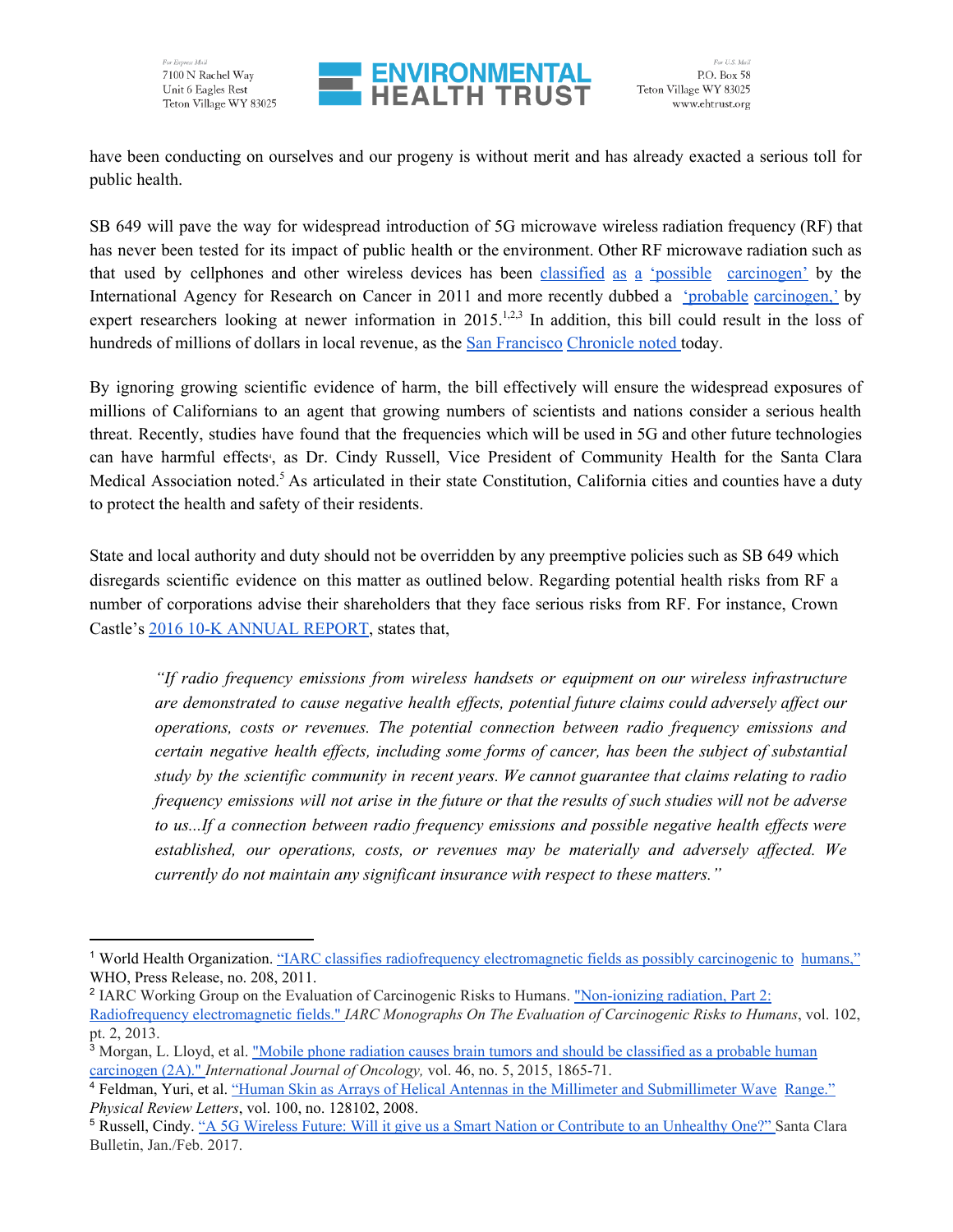



Most wireless companies from [AT&T](https://www.att.com/Investor/ATT_Annual/2016/downloads/att_ar2016_completeannualreport.pdf) to [Nokia](http://cdn.softbank.jp/en/corp/set/data/irinfo/financials/annual_reports/pdf/2016/softbank_annual_report_2016_001.pdf) t[o](http://www.snl.com/Cache/c38030540.html) T [Mobile](http://www.snl.com/Cache/c38030540.html) to [V](http://verizon.api.edgar-online.com/EFX_dll/EdgarPro.dll?FetchFilingConvPDF1%3FSessionID=Do59qmn_u0wVg_T&ID=11871260)erizon [Wireless](http://verizon.api.edgar-online.com/EFX_dll/EdgarPro.dll?FetchFilingConvPDF1%3FSessionID=Do59qmn_u0wVg_T&ID=11871260) have issue[d](https://ehtrust.org/key-issues/corporate-company-investor-warnings-annual-reports-10k-filings-cell-phone-radiation-risks/) [similar](https://ehtrust.org/key-issues/corporate-company-investor-warnings-annual-reports-10k-filings-cell-phone-radiation-risks/) [warnings](https://ehtrust.org/key-issues/corporate-company-investor-warnings-annual-reports-10k-filings-cell-phone-radiation-risks/) to their shareholders.

Regarding public health impacts, recently released research findings from the premiere test program of the National Institute of Environmental Health Sciences (NIEHS) add to the body of scientific evidence indicating that RF microwave radiation can be harmful. The 10 year \$25 million NIEHS National Toxicology Program's [S](http://biorxiv.org/content/early/2016/05/26/055699)tudies of the Toxicology and [Carcinogenicity](http://biorxiv.org/content/early/2016/05/26/055699) Cell Phone Radiation reports that RF produced increases rates of highly malignant very rare tumors: gliomas of the brain and schwannomas of the heart. 6 These experimental findings are consistent with human studies showing increased rates of gliomas and acoustic neuromas (schwann cells) among humans exposed to cell phone radiation. In addition to increased cancers, the NTP study also reported that prenatally exposed animals produced offspring with lower birth weight and [evidence](http://microwavenews.com/news-center/ntp-dna-delay) of direct genetic damage.

Since the 2011 WHO/IARC classification, the peer reviewed research connecting microwave exposure to cancer has significantly strengthened. In [2015,](http://www.sciencedirect.com/science/article/pii/S0006291X15003988) a study replicated a 201[0](http://informahealthcare.com/doi/abs/10.3109/09553001003734501) [experiment](http://informahealthcare.com/doi/abs/10.3109/09553001003734501) that found that weak cell phone signals significantly promote the growth of tumors in mice, and that toxic chemical exposures combine with RF to more than double the tumor response.<sup>7,8</sup> The Ramazzini Institute is engaged in similar research with RF that is 1000 less than the NTP exposures—set to mimic radiation exposure levels caused by network equipment (e.g., cell tower antenna emissions).

Consist[e](http://microwavenews.com/news-center/ntp-rf-animal-studies)nt with the NTP [findings,](http://microwavenews.com/news-center/ntp-rf-animal-studies) the Ra[m](https://www.youtube.com/watch?v=ESRIubk9iAM)azzini Institute team [report](https://www.youtube.com/watch?v=ESRIubk9iAM) significantly lower litter weights, as presented at the January 2017 [Conference](https://ehtrust.org/science/key-scientific-lectures/2017-expert-forum-wireless-radiation-human-health/) on Wireless and Health at Israel Institute for Advanced Study, Hebrew University of Jerusalem.<sup>9</sup> Findings of effects at such low levels is indication of the capability of low level electromagnetic radiation exposure to result in biological effects.

Other studies finding serious increased risk of glioma in regular cell phone users are of special relevance. In 2014, [a](http://oem.bmj.com/content/71/7/514) French [national](http://oem.bmj.com/content/71/7/514) study linked higher cell phone exposure to increased glioma in cell phone users.<sup>10</sup> A newly published research [report](https://www.ncbi.nlm.nih.gov/pubmed/28535174) in the *American Journal of Epidemiology* finds that Canadians who have used cell phones for 558 hours or more have more than a doubled risk of brain cancer.<sup>11</sup> Previous [published](http://www.sciencedirect.com/science/article/pii/S1047279716303702) [re-analysis](http://www.sciencedirect.com/science/article/pii/S1047279716303702) of the multi country Interphone study data has found stronger positive associations to glioma risk

<sup>&</sup>lt;sup>6</sup> Wyde, Michael, et al[.](http://biorxiv.org/content/early/2016/05/26/055699) "Report of Partial findings from the National Toxicology Program [Carcinogenesis](http://biorxiv.org/content/early/2016/05/26/055699) Studies of [Cell](http://biorxiv.org/content/early/2016/05/26/055699) Phone [Radiofrequency](http://biorxiv.org/content/early/2016/05/26/055699) Radiation in Hsd: Sprague Dawley® SD rats (Whole Body Exposure)." *bioRxiv,* no. 055699, 2016. <sup>7</sup> Lerchl, Alexander, et al[.](http://www.sciencedirect.com/science/article/pii/S0006291X15003988) "Tumor promotion by exposure to radiofrequency [electromagnetic](http://www.sciencedirect.com/science/article/pii/S0006291X15003988) fi[e](http://www.sciencedirect.com/science/article/pii/S0006291X15003988)lds below exposure [limits](http://www.sciencedirect.com/science/article/pii/S0006291X15003988) for [humans."](http://www.sciencedirect.com/science/article/pii/S0006291X15003988) *Biochemical and Biophysical Research Communications,* vol. 459, no. 4, 2015, pp. 585-90.

<sup>&</sup>lt;sup>8</sup> Tillmann, Thomas, et al[.](http://informahealthcare.com/doi/abs/10.3109/09553001003734501) "Indication of cocarcinogenic potential of chronic [UMTS-modulated](http://informahealthcare.com/doi/abs/10.3109/09553001003734501) radiofrequency [exposure](http://informahealthcare.com/doi/abs/10.3109/09553001003734501) in an [ethylnitrosourea](http://informahealthcare.com/doi/abs/10.3109/09553001003734501) mouse model." *International Journal of Radiation Biology,* vol. 86, no. 7, 2010, pp. 529-41.

<sup>9</sup> Belpoggi, Fiorella. ["](https://ehtrust.org/wp-content/uploads/Fiorella-Belpoggi-01.23.pdf)Recent findings on wireless radiation and health from the [Ramazzini](https://ehtrust.org/wp-content/uploads/Fiorella-Belpoggi-01.23.pdf) Institute could reinforc[e](https://ehtrust.org/wp-content/uploads/Fiorella-Belpoggi-01.23.pdf) [the](https://ehtrust.org/wp-content/uploads/Fiorella-Belpoggi-01.23.pdf) NTP [results."](https://ehtrust.org/wp-content/uploads/Fiorella-Belpoggi-01.23.pdf) *Conference on Wireless and Health*, 2017.

<sup>10</sup> Coureau, Gaëlle, et al[.](http://oem.bmj.com/content/71/7/514) "Mobile phone use and brain tumours in the CERENAT [case-control](http://oem.bmj.com/content/71/7/514) study." *Occupational Environmental Medicine,* vol. 71, no. 7, 2014, pp. 514-22.

<sup>11</sup> Momoli, F., et al. ["](https://academic.oup.com/aje/article-abstract/doi/10.1093/aje/kwx157/3848944/Probabilistic-multiplebias-modelling-applied-to)Probabilistic multiple-bias modelling applied to the Canadian data from the [INTERPHONE](https://academic.oup.com/aje/article-abstract/doi/10.1093/aje/kwx157/3848944/Probabilistic-multiplebias-modelling-applied-to) [study](https://academic.oup.com/aje/article-abstract/doi/10.1093/aje/kwx157/3848944/Probabilistic-multiplebias-modelling-applied-to) of mobile phone use and risk of glioma, [meningioma,](https://academic.oup.com/aje/article-abstract/doi/10.1093/aje/kwx157/3848944/Probabilistic-multiplebias-modelling-applied-to) acoustic neuroma, and parotid gland tumors." *American Journal of Epidemiology*, 2017.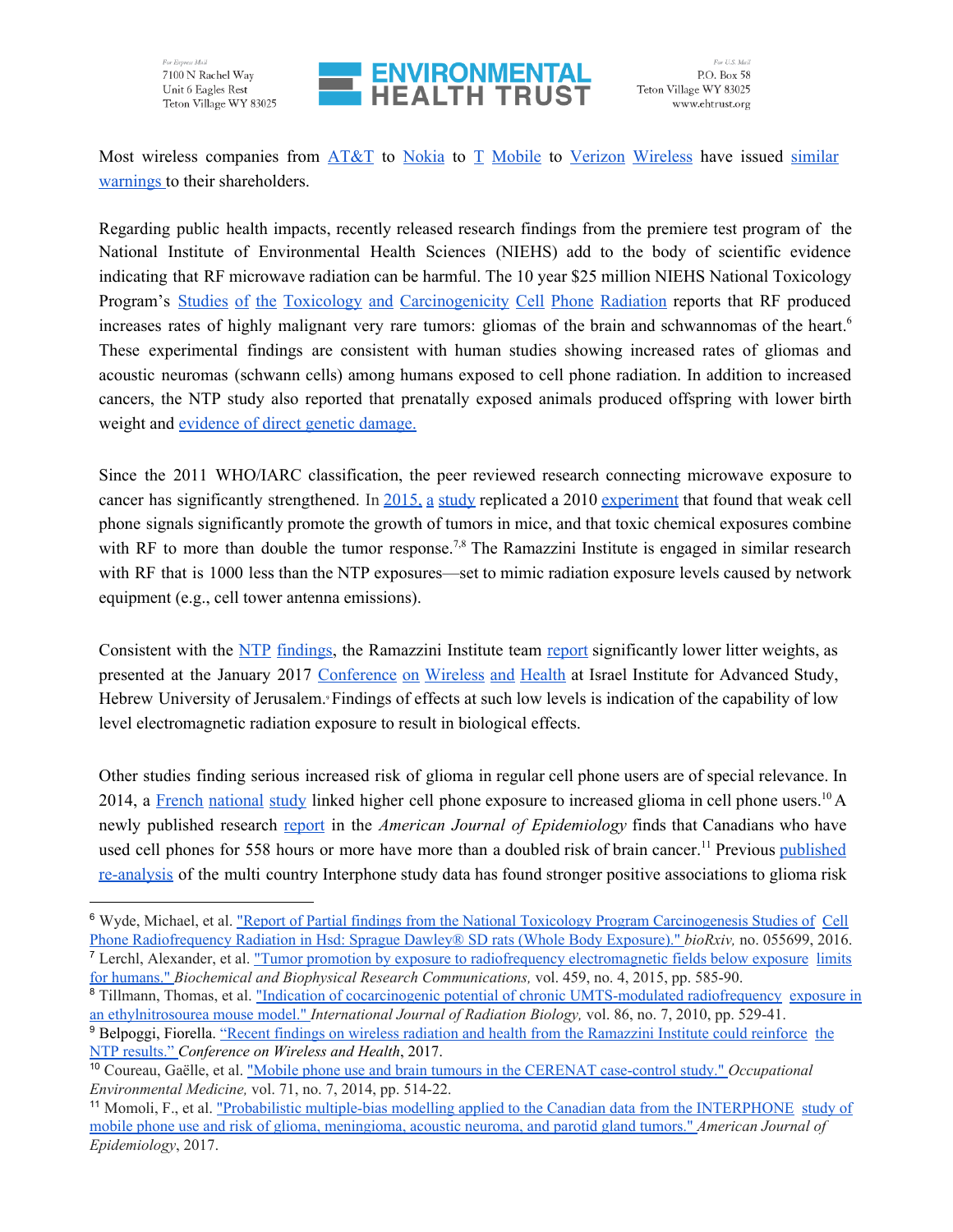For Express Mail 7100 N Rachel Way Unit 6 Eagles Rest Teton Village WY 83025



For U.S. Mail P.O. Box 58 Teton Village WY 83025 www.ehtrust.org

among long term users and heavy users and [a](http://aje.oxfordjournals.org/content/early/2016/11/02/aje.kww082.short?rss=1) [statistically](http://aje.oxfordjournals.org/content/early/2016/11/02/aje.kww082.short?rss=1) significant association between where tumors were located and how much radiation an individual received from their phone.<sup>12,13</sup> A  $\frac{2017}{x}$  [review](https://www.hindawi.com/journals/bmri/2017/9218486/) published by Hardell and Carlberg concludes that "RF radiation should be regarded as a human carcinogen causing glioma."<sup>14</sup> I invite you to view videos from Environmental Health Trust's expert forum in Jackson Hole, Wyoming on July 30, 2017 where longtime World Health Organization advisor Dr. [Anthony](https://www.youtube.com/watch?v=bgGJeOVEdQs) Miller presented the scientific evidence for his [updated](https://ehtrust.org/cancer-expert-declares-cell-phone-wireless-radiation-carcinogenic-humans/) opinion that RF is a human carcinogen.

More recently, [research](http://ieeexplore.ieee.org/abstract/document/8016593/) carried out by physicists in Israel and others have shown that the higher millimeter wave frequencies to be used in 5G applications uniquely interacts with sweat ducts of the human skin which can then function as antennas to amplify signals.<sup>15</sup> This work extends studies first produced in 1986.<sup>16</sup> The potential long-term impact of such stimulation on precancerous skin growths should be evaluated carefully, including potential super-growth of bacteria.<sup>17</sup> [A](https://www.youtube.com/watch?v=VuVtGldYXK4) [lecture](https://www.youtube.com/watch?v=VuVtGldYXK4) by Paul Ben-Ishai, PhD, and published research on this issue can be found on the  $2017$  [Conference](https://ehtrust.org/science/key-scientific-lectures/2017-expert-forum-wireless-radiation-human-health/) website.<sup>18,19,20</sup>

Cancer is not the only health concern presented by wireless devices and infrastructure. Impacts on [reproduction](http://www.ncbi.nlm.nih.gov/pubmed/24927498) and [b](https://ecfsapi.fcc.gov/file/7520941390.pdf)rain [development](https://ecfsapi.fcc.gov/file/7520941390.pdf) have also been repeatedly reported in the peer reviewed literature in addition to a myriad of other adverse effects.<sup>21, 22, 23, 24</sup>

<sup>&</sup>lt;sup>12</sup> Turner, Michelle C[.](http://www.sciencedirect.com/science/article/pii/S1047279716303702), et al. ["Investigation](http://www.sciencedirect.com/science/article/pii/S1047279716303702) of bias related to differe[n](http://www.sciencedirect.com/science/article/pii/S1047279716303702)ces between case and control interview dates in [five](http://www.sciencedirect.com/science/article/pii/S1047279716303702) [INTERPHONE](http://www.sciencedirect.com/science/article/pii/S1047279716303702) countries." *Annals of Epidemiology,* vol. 26, 12, 2016, pp. 827-32.

<sup>&</sup>lt;sup>13</sup> Grell, Kathrine, et al. "The intracranial [distribution](https://academic.oup.com/aje/article-abstract/184/11/818/2410935) of gliomas in relation to exposure from mobile phones: [analyses](https://academic.oup.com/aje/article-abstract/184/11/818/2410935) from the [INTERPHONE](https://academic.oup.com/aje/article-abstract/184/11/818/2410935) study." *American Journal of Epidemiology*, vol. 184, no. 11, 2016, pp. 818-28.

<sup>14</sup> Carlberg, Michael, and Lennart Hardell. ["Evaluation](https://www.hindawi.com/journals/bmri/2017/9218486/) of Mobile Phone and Cordless Phone Use and Glioma Risk Using the Bradford Hill Viewpoints from 1965 on [Association](https://www.hindawi.com/journals/bmri/2017/9218486/) or Causation." *BioMed Research International* 2017.9218486 (2017).

<sup>&</sup>lt;sup>15</sup> Betzalel, Noa, Yuri Feldman, and Paul Ben Ishai. "The Modeling of the [Absorbance](http://ieeexplore.ieee.org/abstract/document/8016593/) of Sub-THz Radiation by Human [Skin."](http://ieeexplore.ieee.org/abstract/document/8016593/) *IEEE Transactions on Terahertz Science and Technology* 7.5 (2017): 521-8.

<sup>16</sup> Gandhi OP, Riazi A. "Absorption of millimeter waves by human beings and its biological [implications."](http://ieeexplore.ieee.org/abstract/document/1133316/) *IEEE Transactions on Microwave Theory and Techniques*, vol. 34, no. 2, 1986, pp. 228-235.

<sup>&</sup>lt;sup>17</sup> Soghomonyan D, K. Trchounian and A. Trchounian. ["Millimeter](https://link.springer.com/article/10.1007/s00253-016-7538-0) waves or extremel[y](https://link.springer.com/article/10.1007/s00253-016-7538-0) high frequency [electromagnetic](https://link.springer.com/article/10.1007/s00253-016-7538-0) fields in the [environment:](https://link.springer.com/article/10.1007/s00253-016-7538-0) what are their effects on bacteria?" *Applied Microbiology and Biotechnology*, vol. 100, no. 11, 2016, pp. 4761-71.

<sup>18</sup> Feldman, Yuri and Paul Ben-Ishai[.](https://ehtrust.org/wp-content/uploads/Yuri-Feldman-and-Paul-Ben-Ishai-Abstract.pdf) "Potential Risks to Human Health [Originating](https://ehtrust.org/wp-content/uploads/Yuri-Feldman-and-Paul-Ben-Ishai-Abstract.pdf) from Future Sub-M[M](https://ehtrust.org/wp-content/uploads/Yuri-Feldman-and-Paul-Ben-Ishai-Abstract.pdf) [Communication](https://ehtrust.org/wp-content/uploads/Yuri-Feldman-and-Paul-Ben-Ishai-Abstract.pdf) [Systems."](https://ehtrust.org/wp-content/uploads/Yuri-Feldman-and-Paul-Ben-Ishai-Abstract.pdf) *Conference on Wireless and Health*, 2017.

<sup>&</sup>lt;sup>19</sup> Hayut, Itai, Paul Ben Ishai, Aharon J[.](https://journals.aps.org/pre/abstract/10.1103/PhysRevE.89.042715) Agranat and Yuri Feldman. "Circular [polarization](https://journals.aps.org/pre/abstract/10.1103/PhysRevE.89.042715) induc[e](https://journals.aps.org/pre/abstract/10.1103/PhysRevE.89.042715)d by the [three-dimensional](https://journals.aps.org/pre/abstract/10.1103/PhysRevE.89.042715) chiral structure of human sweat ducts." *Physical Review E*, vol. 89, no. 042715, 2014.

<sup>&</sup>lt;sup>20</sup> Feldman, Yuri, et al[.](https://journals.aps.org/prl/abstract/10.1103/PhysRevLett.100.128102) "Human Skin as Arrays of Helical Antennas in the Millimeter and [Submillimeter](https://journals.aps.org/prl/abstract/10.1103/PhysRevLett.100.128102) Wav[e](https://journals.aps.org/prl/abstract/10.1103/PhysRevLett.100.128102) [Range."](https://journals.aps.org/prl/abstract/10.1103/PhysRevLett.100.128102) *Physical Review Letters*, vol. 100, no. 128102, 2008.

<sup>&</sup>lt;sup>21</sup> Adams, Jessica A[.](http://www.sciencedirect.com/science/article/pii/S0160412014001354), et al. "Effect of mobile telephones on sperm quality: a systematic review and [meta-analysis."](http://www.sciencedirect.com/science/article/pii/S0160412014001354) *Environment International,* 70, 2014, pp. 106-112.

<sup>&</sup>lt;sup>22</sup> Deshmukh, P[.](http://journals.sagepub.com/doi/abs/10.1177/1091581815574348)S., et al. "Cognitive impairment and [neurogenotoxic](http://journals.sagepub.com/doi/abs/10.1177/1091581815574348) effects in rats exposed to low-intensit[y](http://journals.sagepub.com/doi/abs/10.1177/1091581815574348) [microwave](http://journals.sagepub.com/doi/abs/10.1177/1091581815574348) [radiation."](http://journals.sagepub.com/doi/abs/10.1177/1091581815574348) *International Journal of Toxicology*, vol. 34, no. 3, 2015, pp. 284-90.

<sup>&</sup>lt;sup>23</sup> Aldad, T[.](https://www.nature.com/articles/srep00312)S., et al. "Fetal [Radiofrequency](https://www.nature.com/articles/srep00312) Radiation Expo[s](https://www.nature.com/articles/srep00312)ure From 800-1900 MHz-Rated Cellular Telephones [Affects](https://www.nature.com/articles/srep00312) [Neurodevelopment](https://www.nature.com/articles/srep00312) and Behavior in Mice." *Scientific Reports,* vol. 2, no. 312, 2012.

<sup>&</sup>lt;sup>24</sup> Sonmez, O[.](http://www.sciencedirect.com/science/article/pii/S0006899310017051)F., et al. "Purkinje cell number decreases in the adult female rat [cerebellum](http://www.sciencedirect.com/science/article/pii/S0006899310017051) following exposure to 900 [MHz](http://www.sciencedirect.com/science/article/pii/S0006899310017051) [electromagnetic](http://www.sciencedirect.com/science/article/pii/S0006899310017051) field." *Brain Research,* vol. 1356, 2010, pp. 95-101.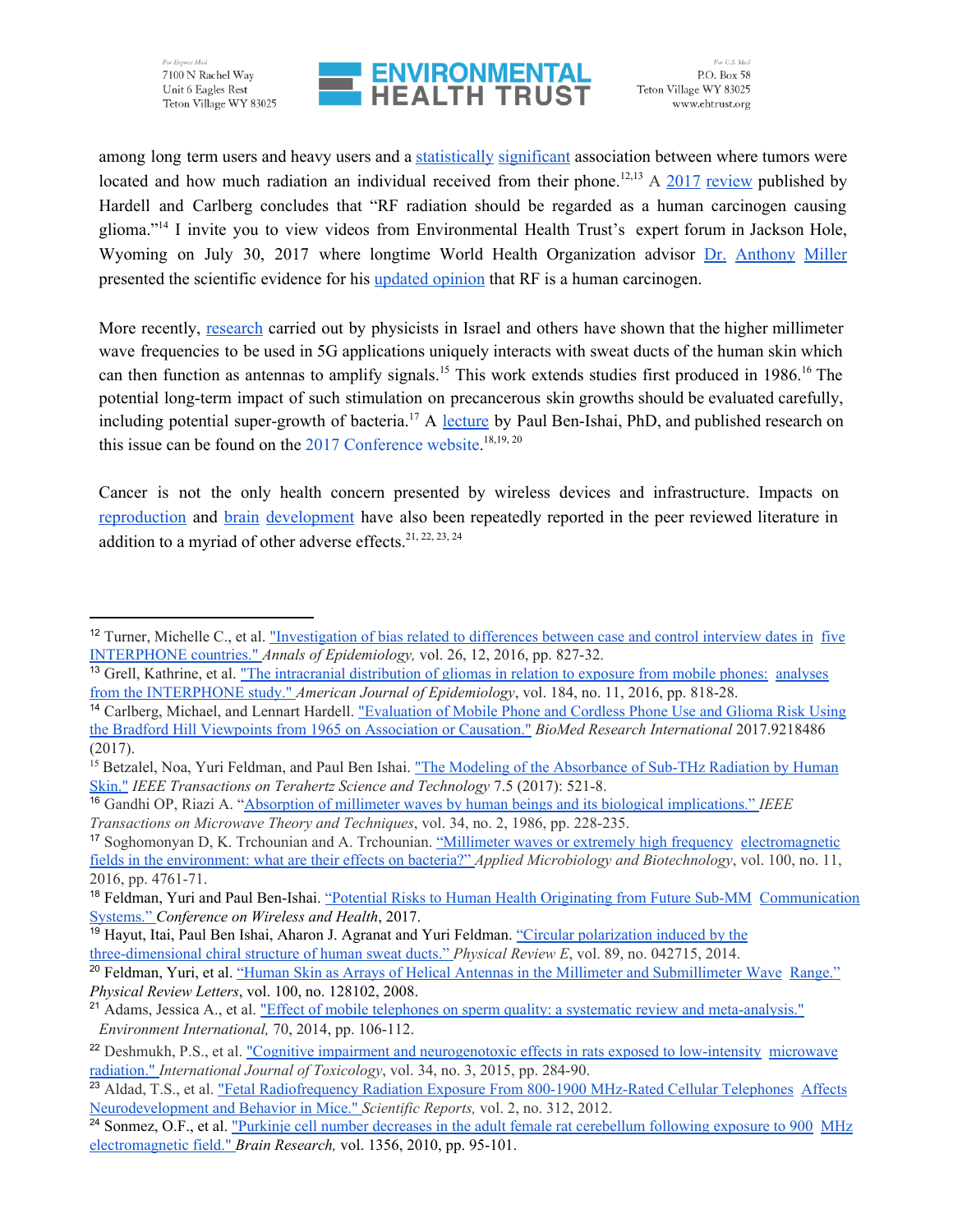

In light of these developments showing growing evidence of the biological impact of RF, it is imperative that new infrastructure and 5G not be introduced widely into commerce at this time. The State of California needs to critically consider the potential impact of massive new and possibly carcinogenic wireless exposures to their population. Before introducing additional untested wireless technology into the environment, it is necessary to:

- model exposures to infants, children and pregnant women;
- conduct experimental tests on exposures' impacts on wildlife; and
- evaluate impacts on human systems through in vitro and in vivo toxicology

In 2015, the [International](https://www.emfscientist.org/index.php/emf-scientist-appeal) EMF Scientist Appeal, now signed by over 225 scientists from 41 nations, was submitted to the Secretary-General of the United Nations, the Director-General of the World Health Organization and U.N. Member Nations urging the development of more protective guidelines for EMF (including RF-EMF), encouraging precautionary measures, and calling for education of the public about health risks, particularly risks to children and fetal development.<sup>23</sup> The EMF Scientists later submitted [Comments](https://drive.google.com/file/d/0B14R6QNkmaXuZnUzaWRNSjhuMkU/view) to the [FCC](https://drive.google.com/file/d/0B14R6QNkmaXuZnUzaWRNSjhuMkU/view) asking the FCC to critically consider the health impact of the 5G.

Most recently, in September 2017, over 180 scientists and doctors from 35 countries sent a [declaration](https://ehtrust.org/scientists-and-doctors-demand-moratorium-on-5g-warning-of-health-effects/) to the European Union calling for a moratorium on 5G expansion citing potential neurological impacts, infertility, and cancer. 25

California firefighters have [lobbied](https://ehtrust.org/firefighters-wake-call-us-susan-foster-re-sb-649-opposing-cell-towers-rights-way/) to protect themselves and successfully received exemption on health grounds from the installation of these cell towers.<sup>26</sup> Similarly cities and counties should be given the needed local controls to protect their citizens from the health and safety risks of these installations. As currently envisioned, transmitters can be placed in close proximity to bedrooms and schools without consideration of the health of their occupants. Research is critically needed to evaluate the public health and environmental impacts of proposed wireless facilities before deployment.

The organization that I founded a decade ago, Environmental Health Trust, is not opposing cell phones. We are in favor of public health and we note that the California Department of Public Health has drafted [guidelines](https://ehtrust.org/cell-phone-safety-guidance-california-health-department-released-court-order/) for safer use of phones so that the public reduce radiofrequency exposure for more than a decade.

As my colleagues who have been supported by the US Department of Defense on 5G have written to you, the evidence is compelling that this technology can interact with human body in ways that have never been evaluated for their long-term impact on health and safety. Recently, studies have found that the frequencies which will be used in 5G and other future technologies can have harmful effects<sup>27</sup>, as Dr. Cindy Russell, Vice

 $25$  "Appeal to the European Union: [Scientists](https://ehtrust.org/scientists-and-doctors-demand-moratorium-on-5g-warning-of-health-effects/) warn of potential serious health effects of 5G." 13 September 2017. <sup>26</sup> "The [Firefighters](https://ehtrust.org/firefighters-wake-call-us-susan-foster-re-sb-649-opposing-cell-towers-rights-way/) Wake Up Call To Us All" By Susan Foster RE: SB 649 Opposing Cell Towers In Rights Of Way." *Environmental Health Trust* (2017).

<sup>&</sup>lt;sup>27</sup> Feldman, Yuri, et al. "Human Skin as Arrays of Helical Antennas in the Millimeter and [Submillimeter](https://journals.aps.org/prl/abstract/10.1103/PhysRevLett.100.128102) Wave Range." *Physical Review Letters*, vol. 100, no. 128102, 2008.